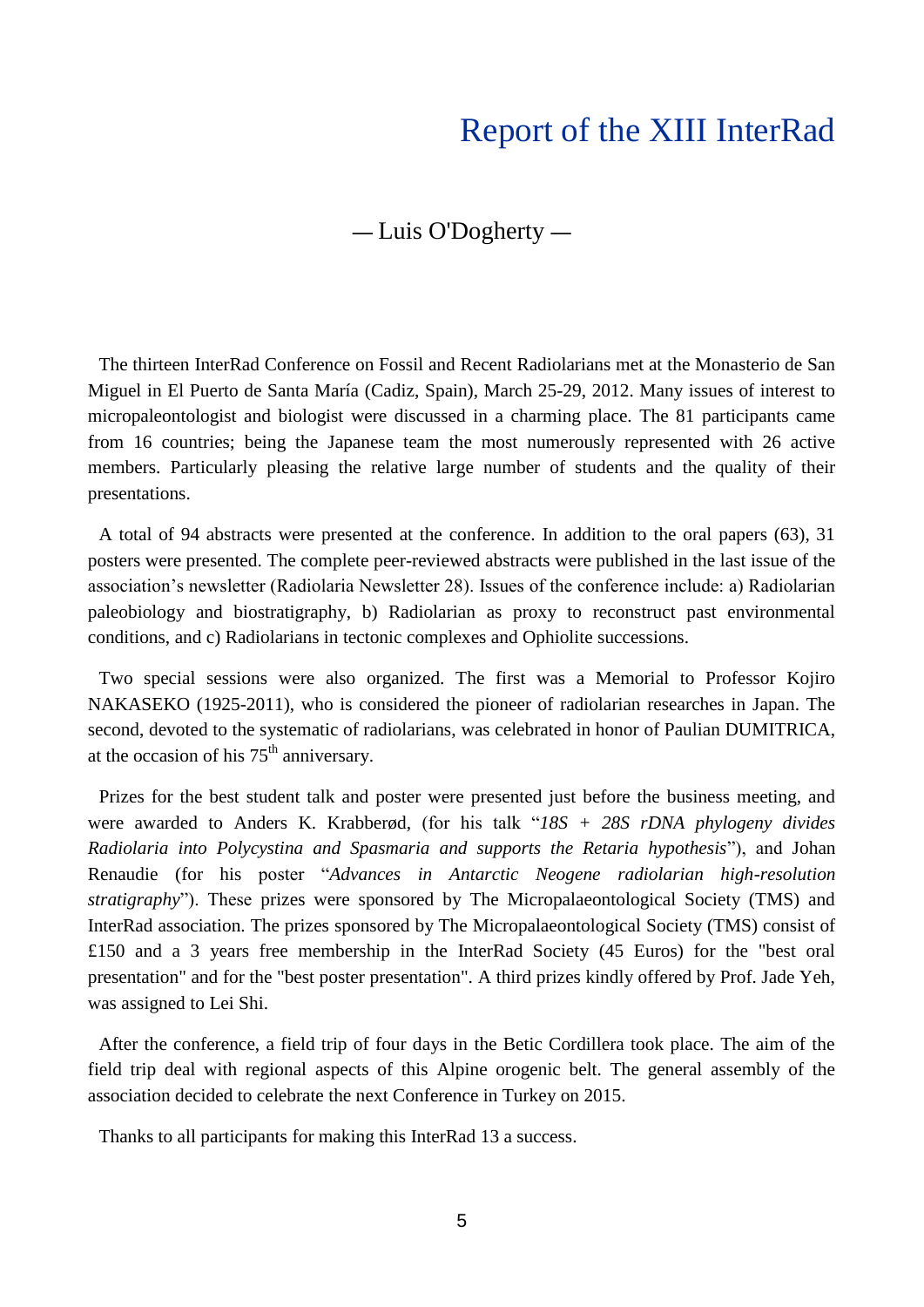## Report of the Business Meeting, XIII InterRad

## — Marco Chiari —

As new secretary of the InterRad association I wish to share with you the news from the Business Meeting of the InterRad XIII.

The president, Luis O"Dogherty, explained that he charged the edition of the last Radiolaria newsletter (volume 27) and he decided also to use the Newsletter as media to hold the abstracts and fieldtrip (volume 28, and volume 28 supplement).

Furthermore the treasurer Elspeth Urquhart, showed the InterRad financial situation, which is the following:

- Funds received September 2009 January 2012, **578.13 GBP**
- Account balance January 2012, **2538.47 GBP**
- Funds received since January 2012, **255.94 GBP**
- Funds received during this meeting, **858.65 GBP**
- Account balance March 2012, **3653.06 GBP**
- Funds allocated for InterRad 13 meeting in Cadiz, **2600.00 GBP**
- Balance after Cadiz expenses, **1053.06 GBP**
- No InterRad funds were requested for China meeting
- Payments out from funds since January 2006 for New Zealand meeting, **0.00 GBP**
- Radpeople list c.170
- Members of InterRad who are paid up until 2012 21
- Members who are paid up beyond this meeting 31 members
- Members who are in arrears in 2012 (and before) 183